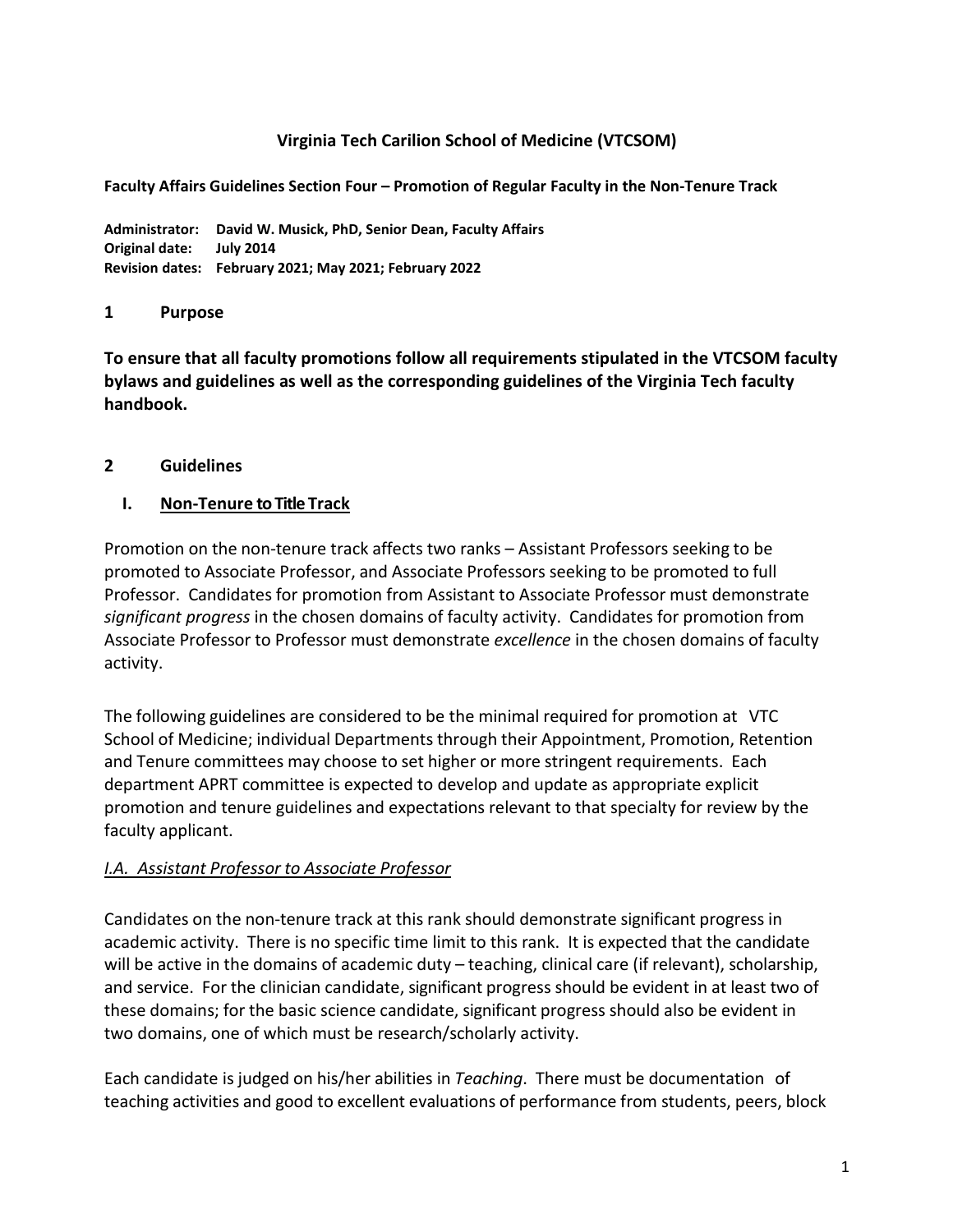or rotation directors, administrators, or others. For this to be a domain with significant progress, evaluations should be exemplary and the quantity of teaching considerable. Innovation and creativity in teaching is helpful. Teaching awards and requests by learners for additional teaching contact are also evidence of significant progress. Basic science candidates may submit evaluationsfrom former post-doctoral trainees, graduate students, or pre-clinical students working in the candidate's area of scholarship.

For the clinician candidate, there must be documentation of *Clinical Care* in the presence of learners. Metrics of clinical abilities such as surveys, questionnaires, and "scorecards" are helpful for a broad picture, but the provision of clinical care is not relevant to promotion without occurring as an attending physician or preceptor in the presence of learners. Significant progress in clinical care must also show evidence of considerable clinical teaching time. Significant progress in clinical care must also show evidence of leadership in areas of clinical practice activity, clinical techniques or operations, or patient advocacy.

Each candidate must show evidence of significant progress in *Scholarly Activity/Research*; there must be sustained, and preferably increasing, examples of scholarship in the portfolio. To demonstrate significant progress there must be evidence of more than one type of scholarship. For example:

- The clinician candidate must show publications in journals, books, online collections, or other sites beyond local outlets. The clinician candidate must also produce examples of scholarly presentations at local, regional and/or national meetings. The clinician candidate may wish to demonstrate other scholarship that has been distributed, even if not in published forms.
- The basic science candidate must show publications in journals, books, online collections, or other sites beyond local outlets. The basic science candidate must also produce examples of scholarly presentations at local, regional and/or national meetings. The basic science candidate must show efforts to obtain funding to support his/her scholarship; funded projects are taken as an example of significant progress.

All faculty members must provide *Service* to the School, the hospitals or research institutes, the community or the broader medical community. Examples of service must be included in the portfolio. To demonstrate significant progress, the candidate must include leadership in service activities such as chair, chief, director, or coordinator, innovative or creative applications to the work involved, or new initiatives addressing school, local, regional, or national issues.

## Letters of Support

## Assistant Professor to Associate Professor

The portfolio of the candidate for promotion from assistant professor to associate professor on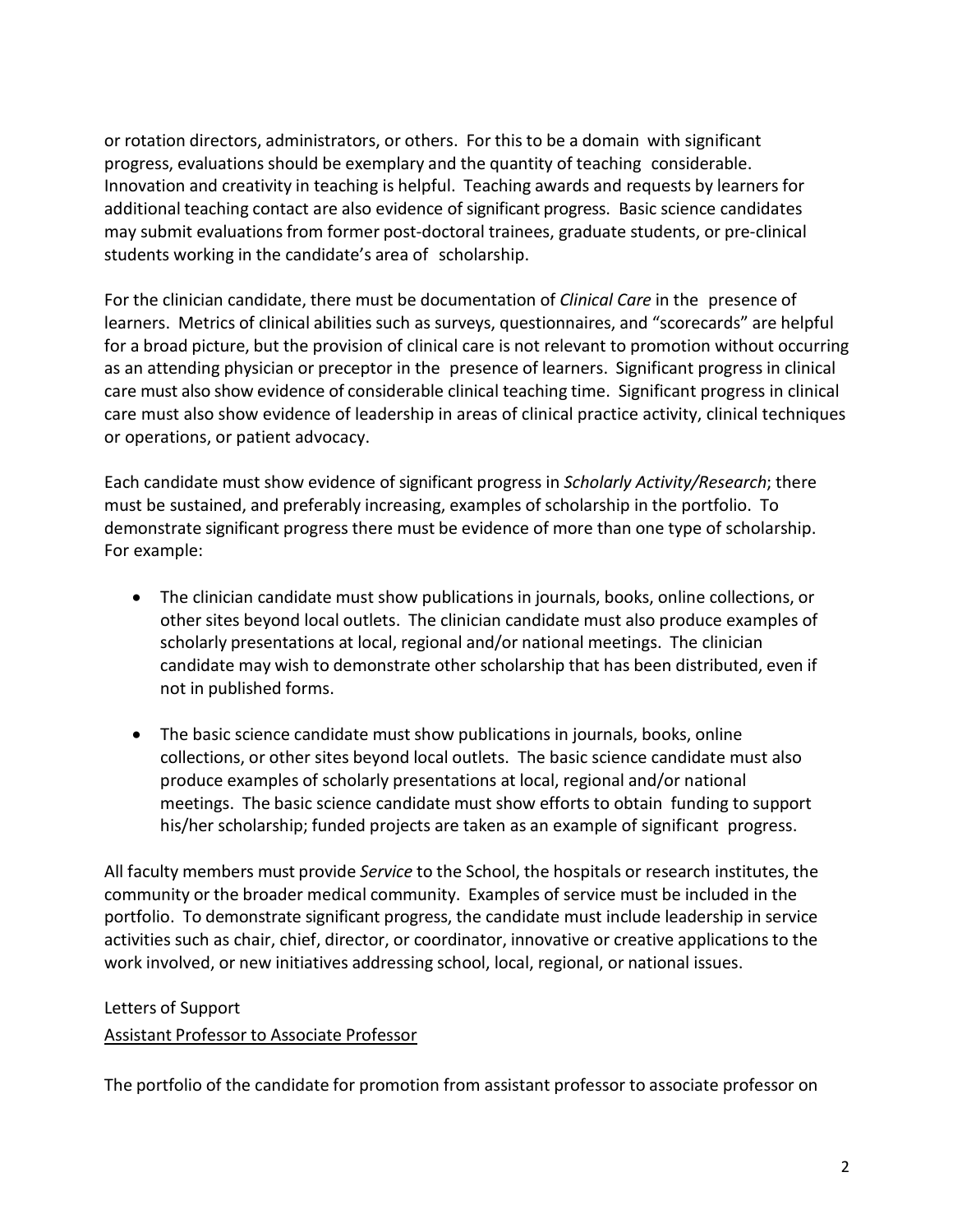the non-tenure track must include at least two letters of support. At least one of these letters must come from outside academic institutions, preferably those who are Virginia Tech peer institutions. To elicit these letters, the candidate is permitted to forward to the chair of the department Appointment, Promotion, Retention and Tenure (APRT) committee up to three names. The candidate may select individuals from any location and from any source of contact. The candidate should consider including one or more local persons who would be able to comment from personal knowledge on the candidate's teaching, clinical and service abilities. All letters of support must be received from persons at the rank of Associate Professor or higher.

The Department APRT Committee shall solicit all letters of support. External letters must come from entities outside of Carilion Clinic, Virginia Tech and Radford University. The Department APRT Committee shall choose from the names forwarded those individuals from whom letters will be solicited. The committee must ensure that at least two letters are available for review.

Both the department Appointment, Promotion, Retention and Tenure (APRT) committees and the VTCSOM Appointment, Promotion, and Tenure (APT) committee will judge each candidate on the totality of his/her portfolio.

### *II.B. Associate Professor to Professor*

Candidates on the non-tenure track at this rank must demonstrate excellence for consideration of promotion. There is no specific time limit at this rank. It is expected that the candidate will be active in all domains of academic activity – teaching, clinical care (if relevant), scholarship, and service. For the clinician candidate, excellence must be evident in at least two of these domains; for the basic science candidate, excellence must also be evident in two domains, one of which must be research/scholarly activity.

Each candidate is judged on his/her abilities in *Teaching*. There must be documentation of teaching activities and good to excellent evaluations of performance from students, peers, block or rotation directors, administrators, or others. For this to be a domain with excellence, evaluations should be exemplary. Innovation and creativity are expected. Participation in teaching efforts in a leadership role is expected. Teaching awards are evidence of excellence. Requests by learners for additional teaching contact are also evidence of excellence. Basic science candidates may submit evaluationsfrom former post-doctoral trainees, graduate students, or pre-clinical students working in the candidate's area of scholarship. The basic science candidate must have sponsored or mentored a number of trainees (e.g., medical students, doctoral candidates, post-doctoral trainees) in his/her area of expertise.

For the clinician candidate, there must be documentation of *Clinical Care* in the presence of learners. Metrics of clinical abilities such as surveys, questionnaires, and "scorecards" are helpful for a broad picture, but even excellent clinical care is not relevant to promotion without occurring as an attending physician or preceptor in the presence of learners. Excellence in clinical care must show evidence of considerable clinical teaching time. The candidate must also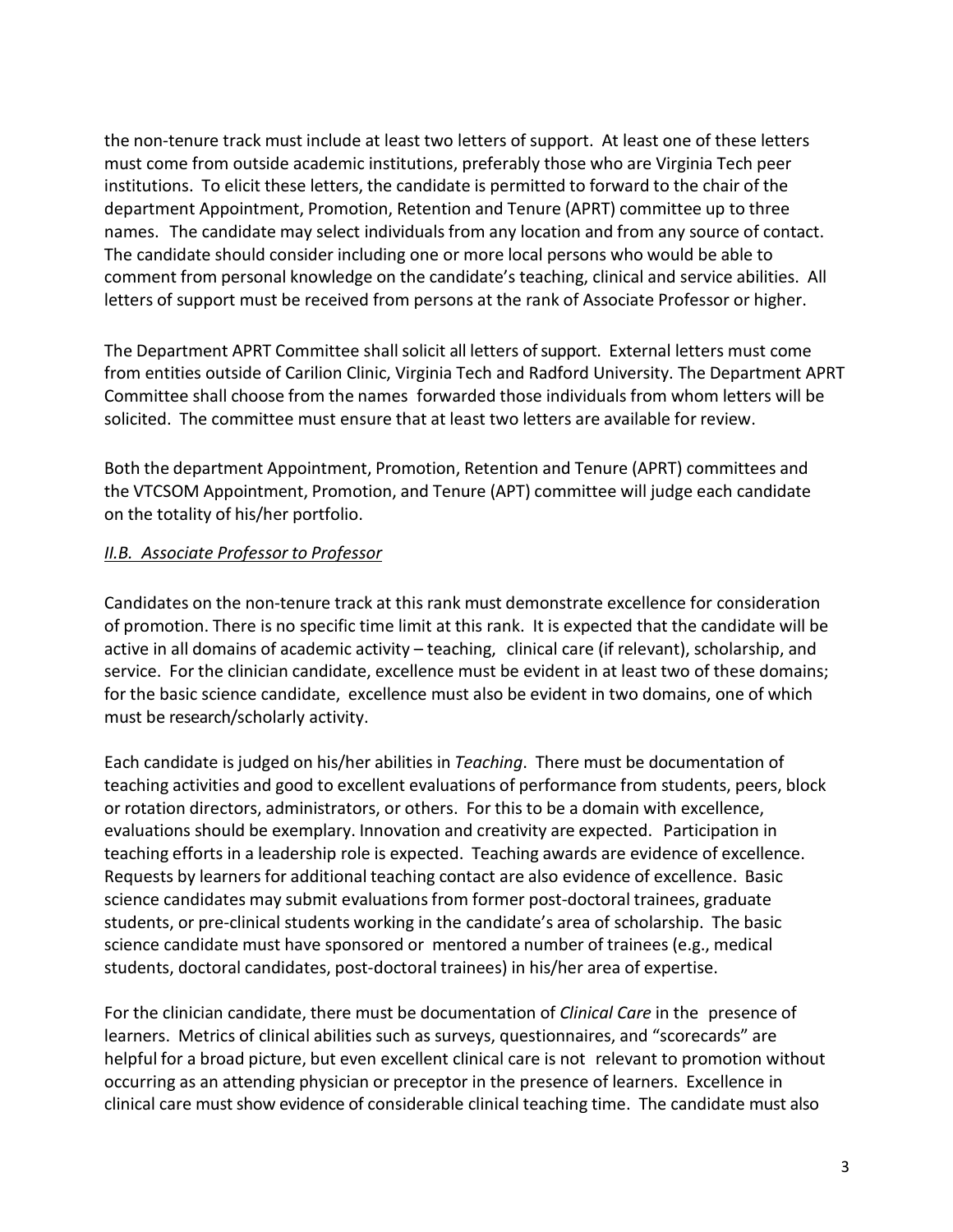demonstrate involvement in at least one leadership role in the clinical domain. Awards or other recognitions are also evidence of excellence in clinical care.

Each candidate should show excellence in *Scholarly Activity/Research*; there must be sustained examples of scholarship in the portfolio. To demonstrate excellence there should be evidence of more than one type of scholarship. For example:

- The clinician candidate must show dissemination of scholarly work through, as an example, six (6) or more publications in journals, books, online collections, or other sites beyond local outlets since promotion to Associate Professor. The clinician candidate must also produce examples of scholarly presentations at local, regional and/or national meetings. The scholarship must be sustained over time, with increasing evidence of expertise. The clinician candidate may wish to demonstrate other scholarship that has been distributed, even if not in published forms. It is anticipated that the candidate be recognized by his/her peers as a thought leader in his/her area of expertise as evidenced by positions of responsibility in relevant academic organizations.
- The basic science candidate must show dissemination of scholarly work through, as an example, twelve (12) or more publications in journals, books, online collections, or other sites beyond local outlets since the promotion to Associate Professor. The basic science candidate must also produce examples of presentations at local, regional and/or national meetings. The candidate must show leadership in an area of expertise. The basic science candidate should also show external funding in support of his/her scholarship. The candidate should be recognized by his/her peers as a thought leader as evidenced by positions of responsibility in his/her professional area.

All faculty members must provide *Service* to the School, the hospitals or research institutes, the community or the broader medical community. Examples of service must be included in the portfolio. The candidate must demonstrate excellence in service activities, innovative or creative applications to the work involved, or new initiatives addressing school, local, regional, or national issues. Progressive roles as chair, chief, head, director, or other titles are evidence of excellence.

Both the department Appointment, Promotion, Retention and Tenure (APRT) committees and the VTCSOM Appointment, Promotion, and Tenure (APT) committee will judge each candidate on the totality of his/her portfolio.

# Letters of Support Associate Professor to Professor

The portfolio of the candidate for promotion from associate professor to professor on the nontenure track must include at least three letters of support. Two of these letters must be internal